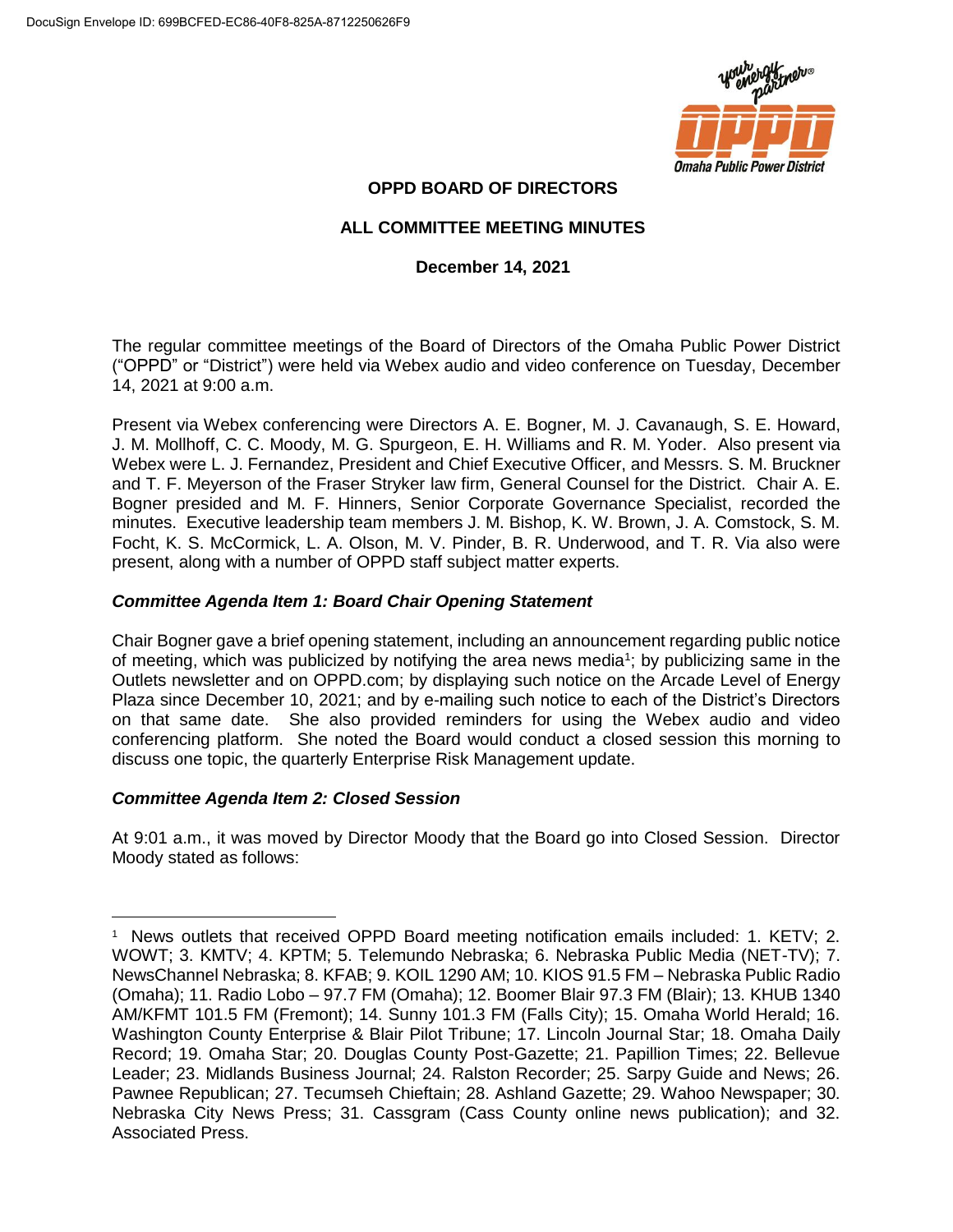> *"I move that the Board go into closed session at this time (9:01 a.m.) to discuss one topic, the quarterly Enterprise Risk Management update. A closed session is necessary for the protection of the public interest because the discussion involves matters that are confidential and protected by the attorney-client privilege and attorney work product doctrine and involve the discussion of security for District property and utility infrastructure information."*

The motion was seconded by Director Yoder.

Thereafter, the vote was recorded as follows: Bogner – Yes; Cavanaugh – Yes; Howard – Yes; Mollhoff – Yes; Moody – Yes; Spurgeon – Yes; Williams – Yes; Yoder – Yes. The motion carried (8-0).

Chair Bogner read the following:

*"The motion to go into closed session has passed. This closed session will be limited to discussion regarding the quarterly Enterprise Risk Management update. No votes or other action will be taken."*

After confirming the Board members, President Fernandez, members of the executive leadership team, S. M. Bruckner and T. F. Meyerson, General Counsel, M. F. Hinners and staff subject matter experts were present, the Webex Event was locked to prevent additional attendees from joining. The Board then conducted its closed session discussion of the quarterly Enterprise Risk Management update.

At 9:50 a.m., the Board took a break. No further business was discussed. The Webex Event was unlocked to allow OPPD staff and the public to join.

At 10:00 a.m., a motion was made and seconded to reconvene the meeting in open session.

Thereafter, the vote was recorded as follows: Bogner – Yes; Cavanaugh – Yes; Howard – Yes; Mollhoff – Yes; Moody – Yes; Spurgeon – Yes; Williams – Yes; Yoder – Yes. The motion carried (8-0).

Chair Bogner stated:

*"The motion to come out of closed session at (10:01 a.m.) is carried. This closed session was limited to discussion regarding one topic, the quarterly Enterprise Risk Management update. No votes or other board action were taken during the closed session."* 

# *Committee Agenda Item 3: Public Session – Board Chair Opening Statement*

Chair Bogner welcomed members of the public and gave an overview of the meeting agenda and reminders for using the Webex audio and video conferencing platform. She informed the public that per the Board's Guidelines for Public Participation, the Board does not take public comment during the All Committees meeting. The Board will take public comments at the Board meeting on Thursday, December 16, 2021, which will be conducted in person at the Omaha Douglas Civic Center at 6:00 p.m. Chair Bogner also noted at the August meeting, the Board approved a resolution to require in person attendees wear masks. The Board is following the Centers for Disease Control (CDC) recommendation to wear masks indoors when Douglas County is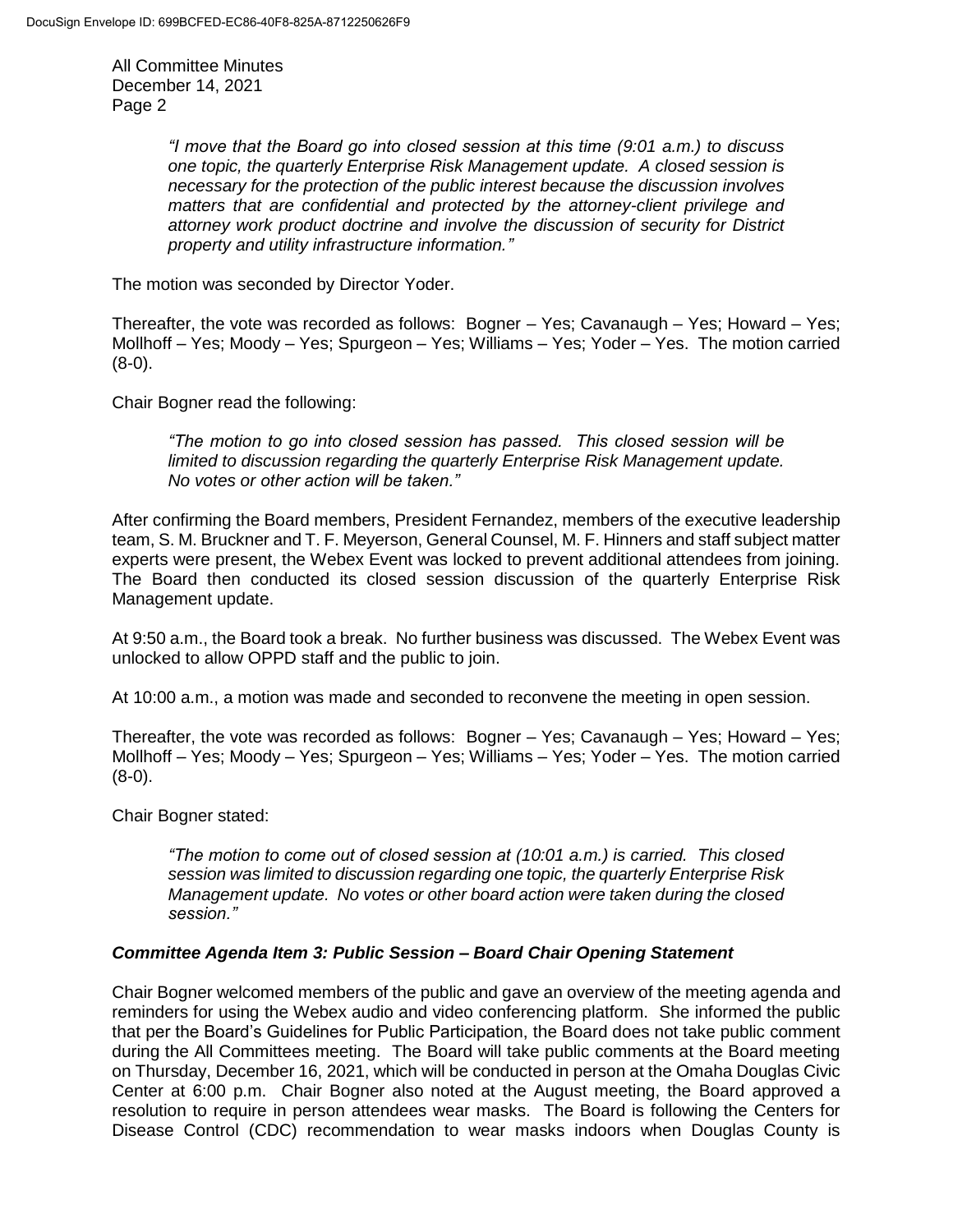designated by the CDC as an area of substantial or high transmission of the COVID-19 virus. Chair Bogner also encouraged everyone to get vaccinated.

Chair Bogner stated all board members were present via Webex, along with members of the executive leadership team and several attendees, consisting of OPPD employees and members of the public.

#### *Committee Agenda Item 4: Safety Briefing*

President Fernandez provided physical and psychological safety reminders, including current safety focus reminders about slips and falls in ice and snow, winter driving, and falls and fires at home.

#### *Committee Agenda Item 5: Governance Committee*

#### **Governance Committee Chair Report**

Director Moody reported the Governance Committee met on December 9, 2021 via Webex videoconference. A copy of the agenda for that meeting was made available in the Committee meeting materials for the Board to review. The Committee discussed the following topics: (i) 2022 Board planning, including Board officer elections, committee assignments and meeting schedule; (ii) COVID-19 update; (iii) OPPD redistricting update; (iv) Board governance workshop debrief; (v) confirmation of Governance Committee items on the Board Work Plan; and (vi) summary of Committee direction.

Director Moody stated that based on feedback received at the Board governance workshop in October and subsequent discussions, the Board members desired to elect the same officers and maintain the standing committee assignments in 2022. He stated the Board's intention to elect officers and confirm committee assignments at the January 2022 Board meeting.

# *Supporting Data*

Agenda

# **2022 Agenda Planning Calendar**

President Fernandez and S. M. Focht, Vice President – Corporate Strategy and Governance, presented the Board of Directors with the 2022 Agenda Planning Calendar.

a. In accordance with Board Policy GP-4: Agenda Planning:

*"The Board, in conjunction with the CEO, shall develop, monitor, and regularly update a work plan comprised of initiatives, topics and issues it wishes to explore or is required to address over the next 12-month period, in order to guide OPPD staff in preparing agendas for standing committee meetings and regular Board meetings."*

- b. The Corporate Secretary's office, under the direction of the CEO and Board of Directors, and in coordination with the Committee Chairs and Vice Presidents, shall prepare and issue agendas for each Board-related meeting.
- c. Matters may be placed on agendas for any Board meeting 24 hours preceding the meeting, with an exception of items of an emergency nature.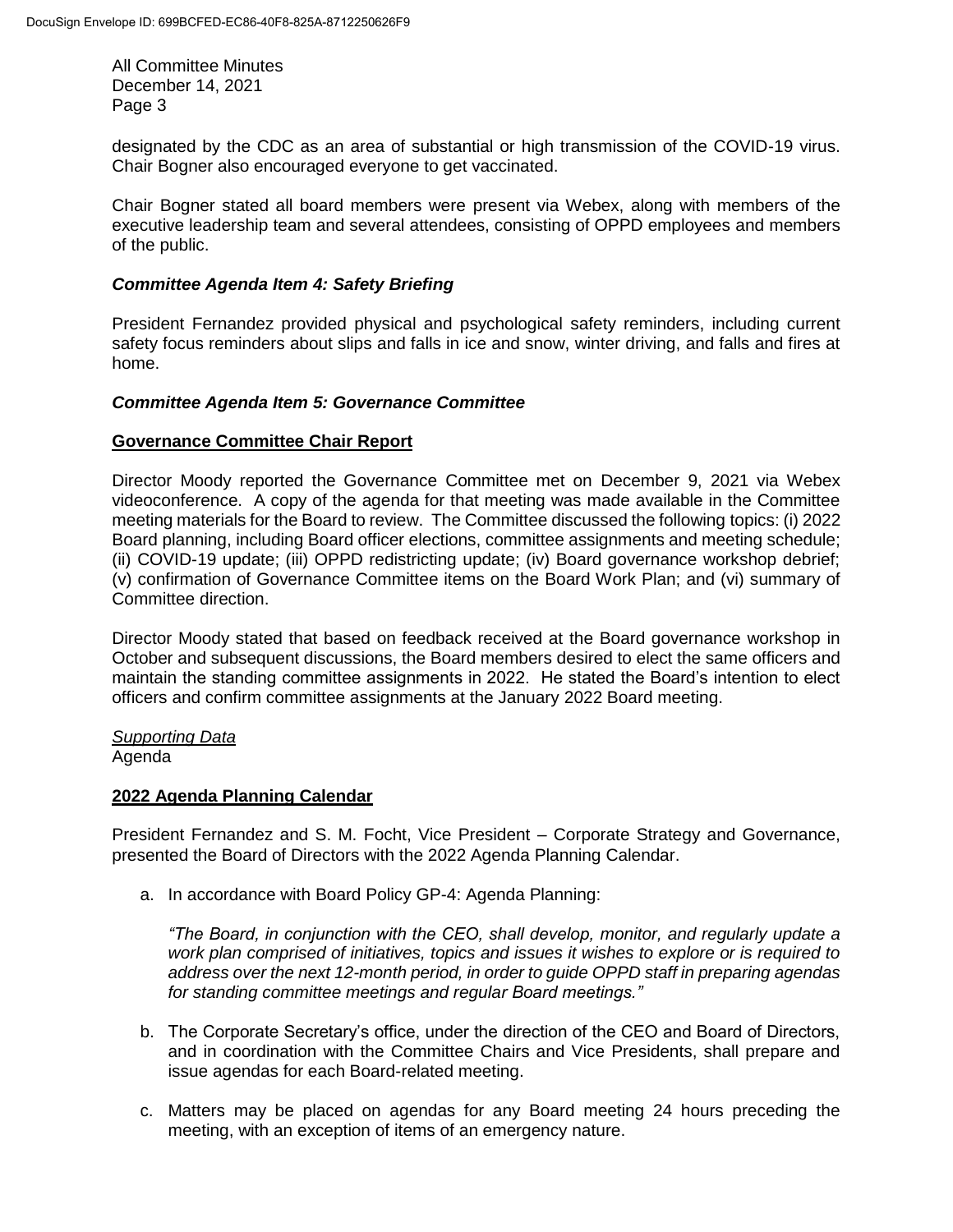> d. Any changes made to the Agenda Planning Calendar will be noted and shared with the Board throughout the year.

# *Supporting Data* **Datasheet** Agenda Planning Calendar

# **2022 Board Meeting Schedule**

S. M. Focht, Vice President – Corporate Strategy and Governance, presented the following information to support Board of Directors approval of the 2022 Board meeting schedule.

- a. Article IV, Section 1 of the Bylaws of the Omaha Public Power District directs that the Board annually shall approve a schedule of regular Board meetings. Regular meetings of the Board shall be held as specified in the adopted schedule at the general offices of the District in Energy Plaza, Omaha, Nebraska, or at such other time and/or place as specified in the notice of meeting, including audio and video conference as provided in the Open Meetings Act.
- b. The proposed 2022 OPPD Board of Directors meeting schedule is outlined on the attached Exhibit A.

Management recommended Board of Directors approval of the 2022 Board meeting schedule. The Board was scheduled to vote on this matter at the December 16, 2021 meeting.

*Supporting Data* **Datasheet** Exhibit A – 2022 Board Meeting Schedule **Resolution** 

# *Committee Agenda Item 6: Finance Committee*

# **Finance Chair Report**

Director Yoder reported the Finance Committee met on December 2, 2021 via Webex videoconference. A copy of the agenda for that meeting was made available in the All Committee meeting materials for the Board to review. The Committee discussed: (i) declaration of anticipated 2022 capital expenditures reimbursement; (ii) 2021 expenditure approval increase; (iii) final 2022 Corporate Operating Plan (COP) and rate action; (iv) SD-2 Rates policy discussion; (v) 2022 rate design; (vi) confirmation of Finance Committee items on the Board Work Plan; and (vii) summary of Committee direction.

*Supporting Data* Agenda

# **2021 Corporate Operating Plan Expenditure Approval Increase**

J. W. Thurber, Director Treasury and Financial Operations, presented the following information to support Board of Directors approval of the revised 2021 Corporate Operating Plan expenditure amount.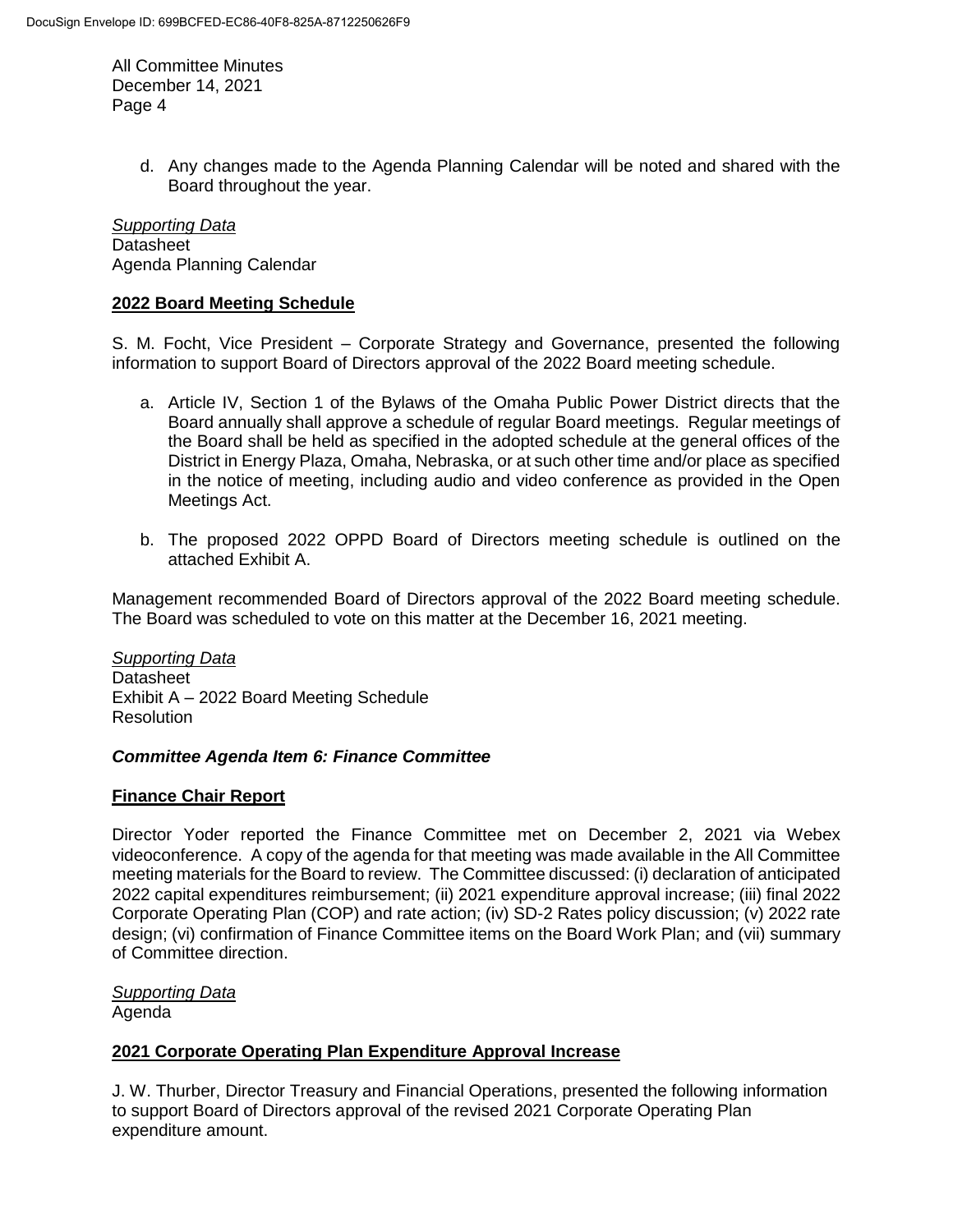- a. The 2021 Corporate Operating Plan (COP), including an authorized expenditure amount of \$1,443.1 million, was approved by the Board of Directors on December 9, 2020. Primarily due to the February Polar Vortex event and the severe July storm, the authorized expenditure amount was increased to \$1,738.1 million and approved by the Board of Directors on September 16, 2021 (Resolution No. 6461).
- b. The Decommissioning and Benefits Reserve Account (DBRA) was established by the Board in 2016 as a tool to manage the District's two largest liabilities: (1) future Fort Calhoun Station (FCS) decommissioning expenses beyond what was established in the current funding plan in any given year; and (2) future Retirement Plan liabilities above the annual required contribution. Due to solid financial performance the past few years, the DBRA currently reflects a reserve amount of \$115.0 million.
- c. The decommissioning of the FCS is progressing cost effectively and on schedule and the Enterprise Risk Management process has identified a possible worst case increase in decommissioning costs of \$20.0 million.
- d. The Retirement Plan will be OPPD's largest partially unfunded liability in 2022. The \$95.0 million excess amount in the DBRA will be used to support the Retirement Plan in December 2021 to improve the funded ratio of the Retirement Plan.
- e. The use of DBRA funds for the Retirement Plan is accounted for as an expenditure and creates an increase in expenditures of \$95.0 million. The District has had revenue and cost projection updates that partially offset the increase in expenditures, including a lowered capital projection, due to project timing, and a lower contingency amount than was requested in the September approval of additional expenditures.
- f. Due to the DBRA's use for the Retirement Plan that increases expenditures and the offsetting year-end projection updates, it is estimated that the 2021 expenditures may exceed the approved and revised 2021 COP by an additional \$33.8 million. An incremental \$33.8 million above the revised 2021 approved expenditures is \$1,771.9 million.

Mr. Thurber presented the following:

- Executive Summary
- 2021 Expenditure Summary
- Appendix containing slides reviewed during the November 16, 2021 All Committees meeting

Management recommended Board of Directors approval of the revised 2021 Corporate Operating Plan expenditure amount of \$1,771.9 million. The Board was scheduled to vote on this matter at the December 16, 2021 meeting.

*Supporting Data* **Datasheet Resolution Presentation**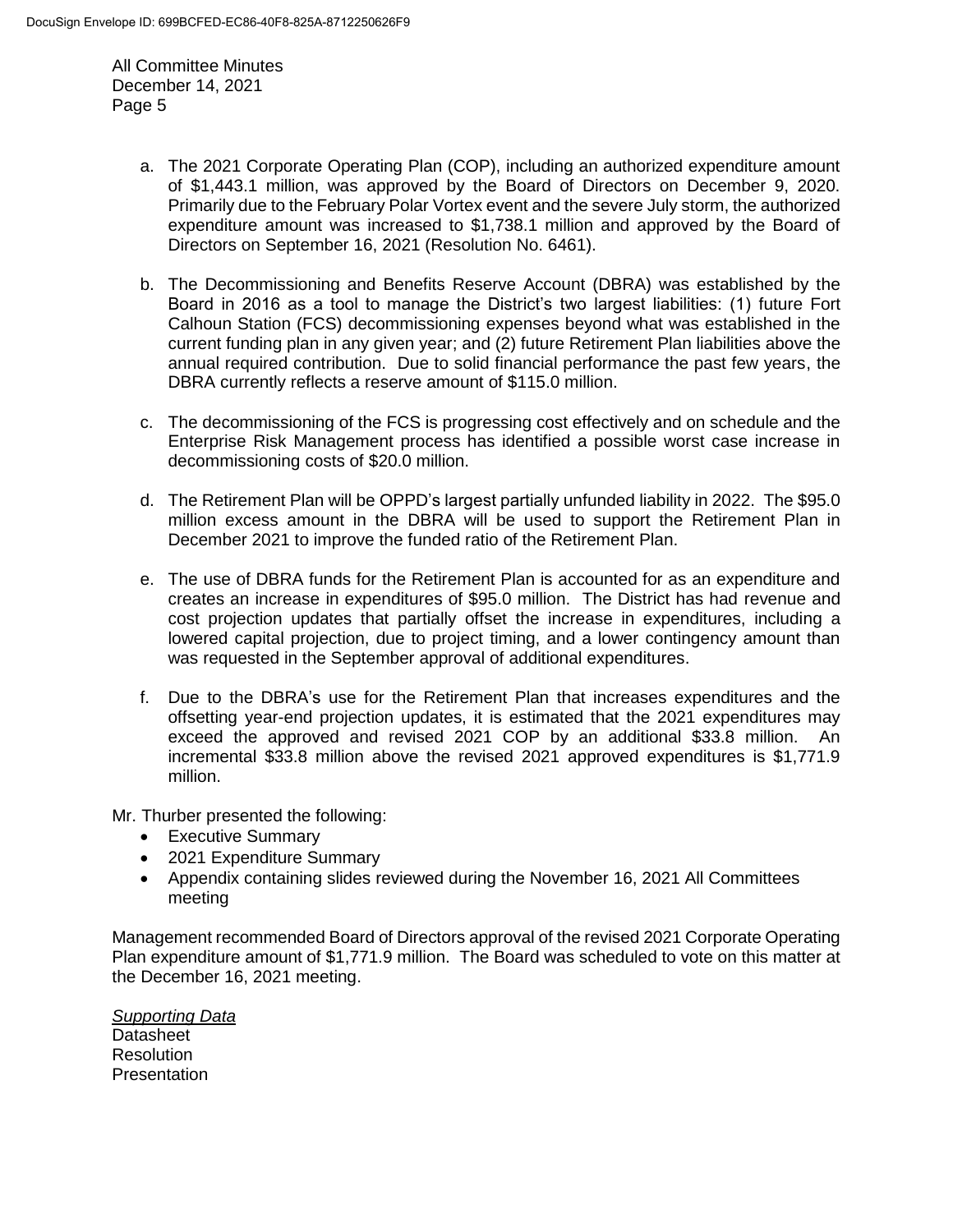# **2022 Final Corporate Operating Plan and Rate Action**

J. W. Thurber, Director Treasury and Financial Operations, presented the following information to support Board of Directors approval of the final 2022 Corporate Operating Plan (COP) and rate actions.

- a. The Preliminary Corporate Operating Plan includes an average retail rate increase across customer classes of 2.5%. No change in the Fuel and Purchased Power Adjustment factor (FPPA) is required for 2022. The FPPA formula will be updated in 2022 to include Off-System Sales.
	- The current Fuel and Purchased Power Base Rate is 2.095 cents per kWh.
	- Due to including Off-System Sales in the FPPA formula, management will propose to change the Base Rate to 1.606 cents per kWh and leave the current FPPA factor unchanged.
	- The net result of the action is that retail customers will see no overall rate change relative to FPPA, due to the base rate formula change and the retention of the current FPPA factor of 0.186 cents per kWh.
	- The 2022 Corporate Operating Plan excludes a one-time 100% exclusion of undercollected FPPA revenue, currently projected to be \$172.6 million, which will be adjusted based on November and December actual results. The FPPA undercollection is excluded because it was offset by favorable off-system sales revenue experienced during the February Polar Vortex through the District's participation in the Southwest Power Pool Integrated Marketplace.
- b. A Cost of Service Study was performed to determine the cost of providing electric service to each District rate class. Based on the Study, additional revenue is needed and Management recommends an overall general rate increase of 2.5%, allocated to the customer classes as follows:

| <b>Customer Class</b>  | <b>General Rates</b> |
|------------------------|----------------------|
| <b>Residential</b>     | 3.2%                 |
| Commercial             | 0.9%                 |
| Industrial             | 3.2%                 |
| Lighting               | 2.5%                 |
| <b>Wholesale Towns</b> | 0.0%                 |
| <b>TOTAL</b>           | 2.5%                 |

The proposed increases are detailed on Exhibit A (attached).

- c. Miscellaneous wording and rate changes to various rate schedules are also proposed. These proposed changes are detailed in Exhibit B (attached).
- d. Offutt Air Force Base contracts with the District to purchase and deliver firm power and energy from the Western Area Power Administration (WAPA). Rate changes for the delivery of this energy, capacity and other charges are also proposed.
- e. Total energy sales are budgeted to be 17,298 GWh which represents a 7.7% increase from the projected 2021 sales amount.
	- Retail sales are budgeted to be 12,150 GWh which represents a 6.0% increase from the projected 2021 amount.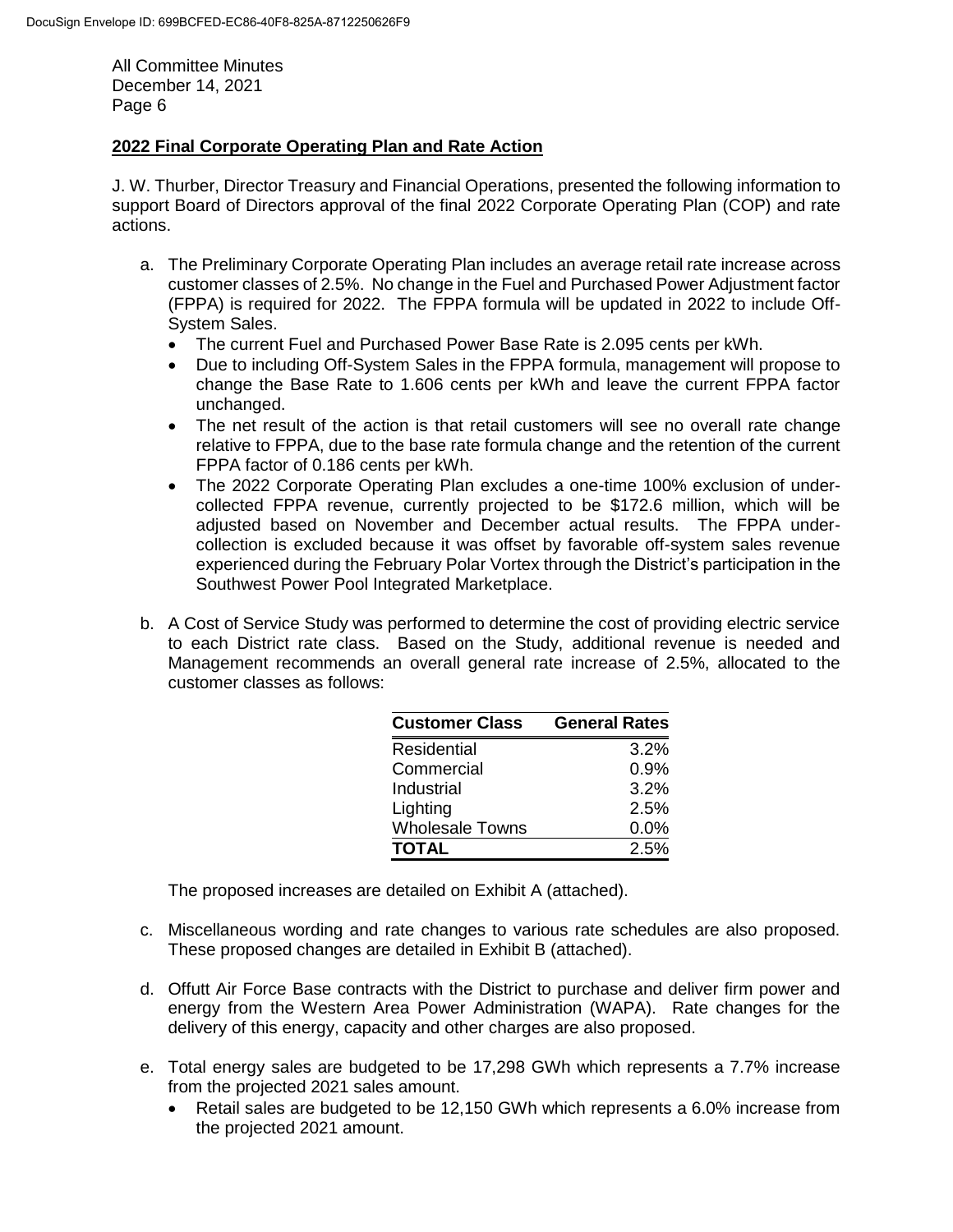- Wholesale sales, excluding Nebraska City Station Unit 2 (NC2) participation sales, are budgeted to be 2,831 GWh which represents a 32.2% increase from the projected 2021 amount.
	- $\circ$  NC2 participation sales for 2022 are budgeted to be 2,317 GWh, a 5.4% decrease from the projected 2021 amount.
- f. Total operating revenues are budgeted to be \$1,248.2 million. Total budgeted operating revenues are 16.5% lower than 2021 projections.
	- Retail revenues, including FPPA, estimated rate increase and unbilled sales, are budgeted to be \$1,078.4 million, which is an increase of \$32.4 million above the 2021 projection.
	- Wholesale revenues, excluding NC2 participation revenues, are budgeted to be \$72.8 million, which is 70.6% lower than 2021 projected revenues.
		- $\circ$  NC2 participation revenues for 2022 are budgeted to be \$59.6 million, a 14.5% decrease from the projected 2021 amount.
- g. Total operations and maintenance expenditures are budgeted to be \$803.4 million. Total operations and maintenance expenditures are \$271.9 million or 25.3% lower than the 2021 projected amount.
	- Operations and maintenance expenditures (excluding fuel and purchased power) are estimated to be \$426.7 million, which is \$53.6 million or 11.2% lower than the amount projected for 2021.
	- Fuel expenses are budgeted to be \$148.2 million which is \$58.2 million or 28.2% lower than the amount projected for 2021.
	- Purchased power expenses are budgeted to be \$228.5 million which is \$160.1 million or 41.2% lower than the amount projected for 2021. The purchased power expenses include 972 megawatts of wind capability, as well as 5 megawatts of Fort Calhoun Community Solar capability, to support the District's renewable energy goal.
- h. Capital expenditures are budgeted at \$670.0 million for 2022 compared to \$362.4 million projected for 2021. The 2022 capital expenditure plan provides for expansion and improvements to the existing production, transmission and distribution systems. Expenditures by classification include both approved and pending capital projects. Actual expenditures by classification will vary based on final project designs, corporate priorities, and pending project approvals.

| <b>Production Plant</b>              | \$418.1 million |
|--------------------------------------|-----------------|
| <b>Transmission and Distribution</b> | 178.5 million   |
| General Plant, Removal & Salvage     | 73.4 million    |
| <b>TOTAL</b>                         | \$670.0 million |

- i. In 2022, additional funding for Nuclear Decommissioning is budgeted at \$138.9 million.
- j. Net income for 2022 is budgeted to be \$62.7 million compared to \$43.4 million projected for 2021.
- k. The 2022 Corporate Operating Plan total expenditure amount equals \$1,822.2 million.
- l. Total debt service coverage is anticipated to be 2.0 times for 2022.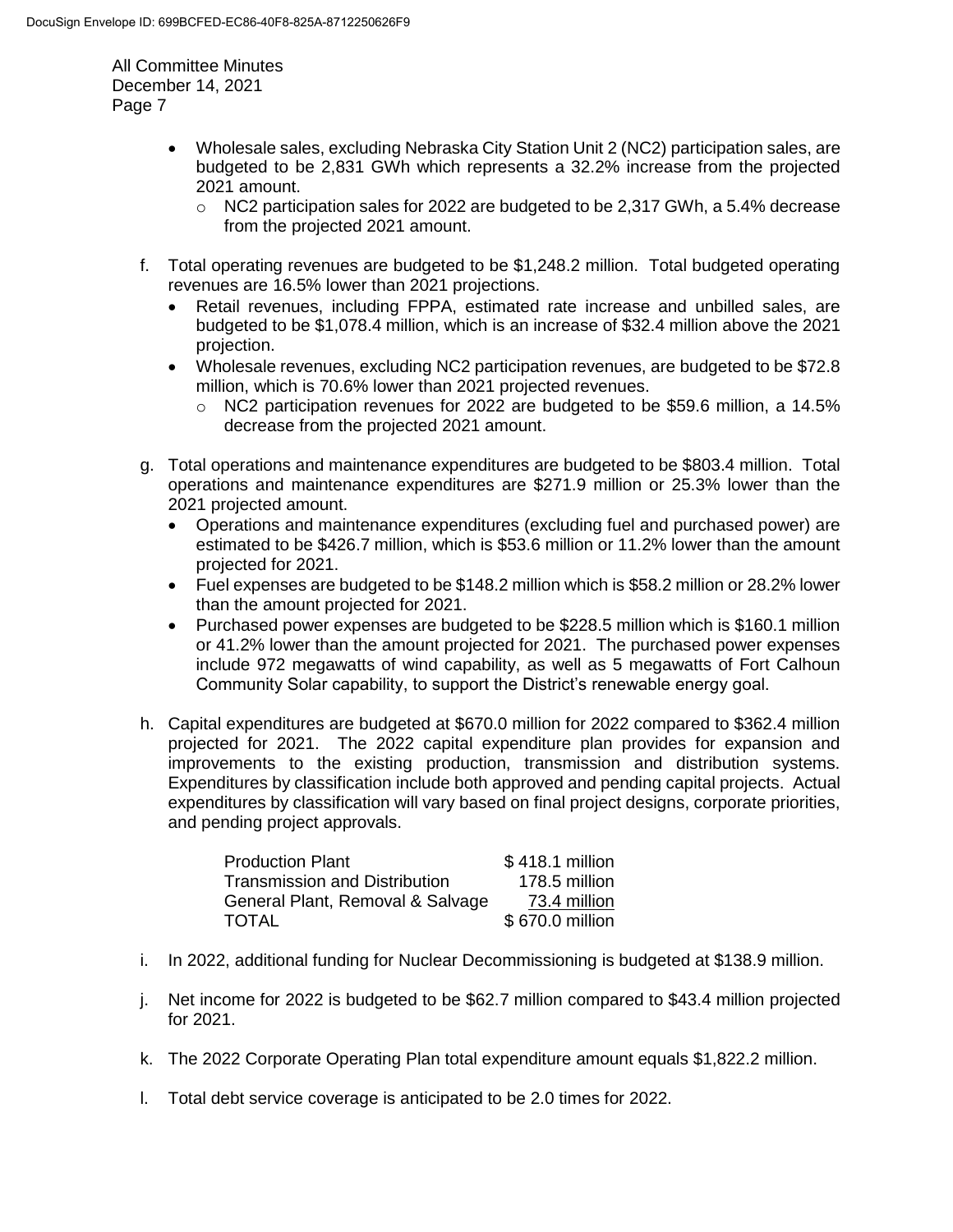Mr. Thurber presented the following highlights:

- Updates from the Preliminary Corporate Operating Plan (COP)
- 2022 Strategic Initiative Funding
- 2022 Rate Changes Proposed Increase by Customer Class
- Rate Increase Drivers
- Independent Reviews by The Brattle Group
- The 2022 COP advances the District's Mission to provide affordable, reliable and environmentally sensitive energy services to customer-owners, per the Board's strategic directive policy SD-1.
- Selected Cost Savings Efforts
	- o Bond Refunding Actively Managing Debt

S. M. Focht, Vice President – Corporate Strategy and Governance, then presented information on the following selected cost savings efforts:

 $\circ$  Continuous Improvement Culture – Creating a Lasting Impact

The Board and management team discussed aspects of the final COP and rate actions. Management recommended approval of the 2022 Corporate Operating Plan and rate changes. The Board was scheduled to vote on this matter at the December 16, 2021 meeting.

*Supporting Data* Datasheet **Resolution** Exhibit A – Proposed Rate Adjustments Exhibit B – Revisions to Service Regulations and Rate Schedules 2022 Final Corporate Operating Plan Letter from The Brattle Group – Financial Review Letter from The Brattle Group – Rates Review Redline of full Service Regulations and Schedules **Presentation** 

# **Declaration of Anticipated 2022 Capital Expenditures Reimbursement**

J. W. Thurber, Director Treasury and Financial Operations, presented the following information to support Board of Directors approval of the declaration of anticipated 2022 capital expenditures reimbursement.

In accordance with federal tax regulations concerning financing proceeds, the adoption of this resolution maintains the option for the District to issue tax-exempt debt obligations to reimburse 2022 capital expenditures and maximize the investment of the proceeds.

- a. Since 1979, the District has utilized a financing plan that includes the reimbursement of Corporate Operating Plan expenditures from the proceeds of tax-exempt debt obligations. Such reimbursement financing has been determined to be the most cost-effective and efficient means of avoiding arbitrage rebate restrictions on the investment of the proceeds.
- b. The 2022 Corporate Operating Plan includes District expenditures of approximately \$670 million for capital improvements. The District may issue tax-exempt debt obligations in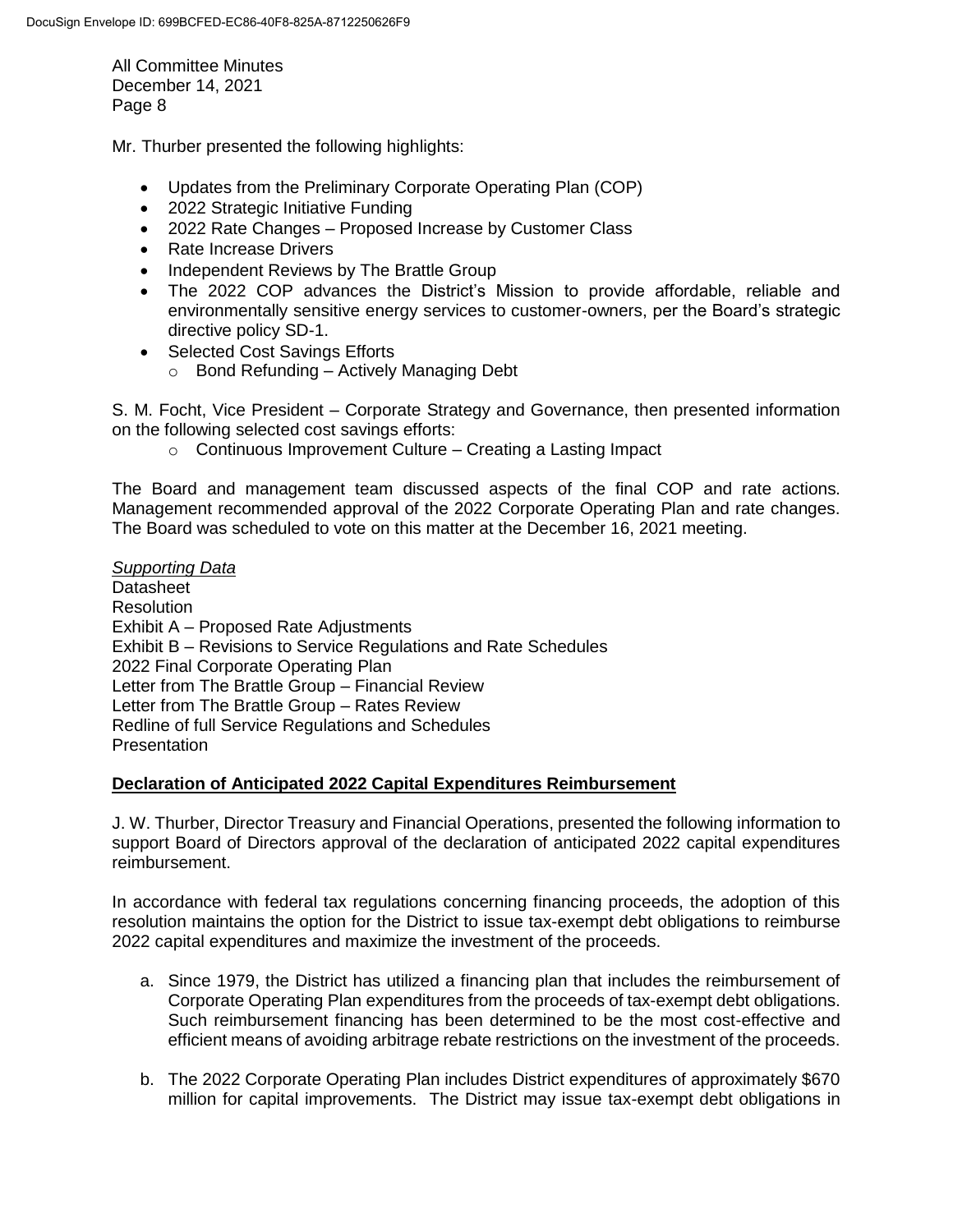> the future to reimburse a portion of these expenditures. The timing of the debt issuance could change depending upon market conditions.

Management recommended approval of the Board of Directors declaration to reimburse 2022 capital expenditures with tax exempt bond proceeds. The Board was scheduled to vote on this matter at the December 16, 2021 meeting.

*Supporting Data* **Datasheet Resolution** 

The Board took a break at 11:33 a.m. and reconvened at 12:00 p.m.

# *Committee Agenda Item 7: System Management & Nuclear Oversight Committee*

#### **System Management & Nuclear Oversight Committee Chair Report**

Director Williams reported the System Committee met on December 1, 2022 via Webex videoconference. A copy of the agenda for that meeting was made available in the All Committee meeting materials for the Board to review. The Committee discussed: (i) decarbonization net zero logic methodology; (ii) decarbonization work streams; (iii) Independent Decarbonization Overview Committee (IDOC); (iv) 2022 Integrated Resource Plan (IRP); (v) BRIGHT battery project update; (vi) upcoming infrastructure Board action items for substation equipment installation, manhole / ductline construction, and Sarpy County Station Unit 5B engine repair; and (vii) summary of committee direction.

*Supporting Data* Agenda

#### **Award RFP No. 5925 161kV Substation Electrical Equipment Installation**

T. R. Via, Chief Operating Officer and Vice President – Utility Operations, presented the following facts to support Board of Directors authorization to award Request for Proposal (RFP) 5925 for construction services to erect and assemble equipment for a new 161kV substation to support load growth and reliability in the Sarpy County area.

- a. Development of this substation supports load growth and reliability in the Sarpy County area.
- b. Construction labor includes installation of 161kV steel supports with associated insulators, breakers and switches, measurement and metering equipment, and equipment wiring from field device to the control building.
- c. Four (4) proposals were received; four (4) are legally and three (3) technically responsive.
- d. Construction will begin in January 2022 and conclude in May 2022.
- e. Highmark Erectors, Inc. proposal was evaluated as the lowest and best bid.

Management recommended Board authorization to award RFP No. 5925, 161kV Substation Electrical Equipment Installation to Highmark Erectors, Inc. in the amount of Seven Hundred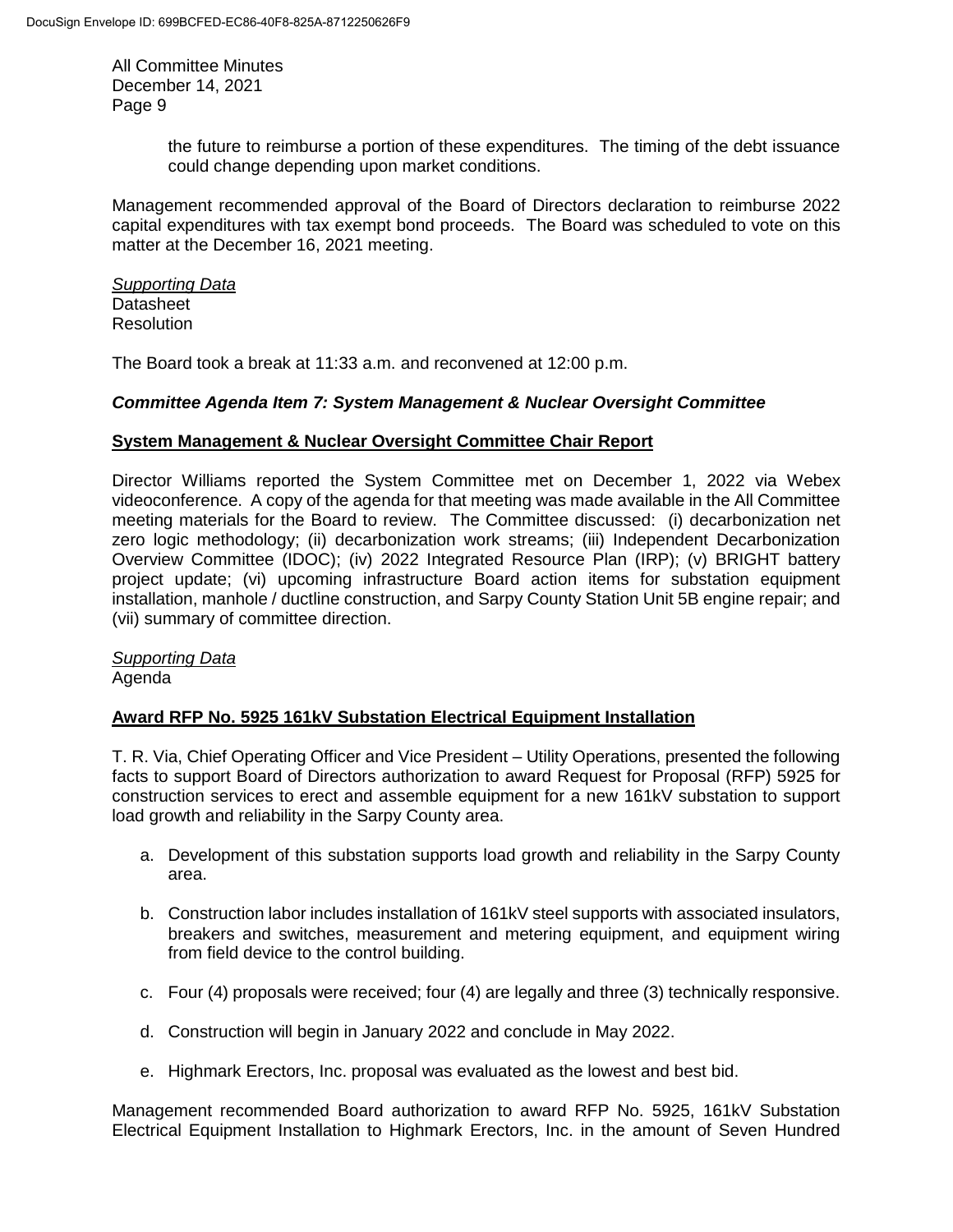Seventy-Seven Thousand Seven Hundred Seventy-Seven Dollars (\$777,777.00). The Board was scheduled to vote on this matter at the December 16, 2021 meeting.

*Supporting Data* **Datasheet** Analysis of Proposals Tabulation of Bids Legal Opinion **Resolution** Photos

#### **Award RFP No. 5926 Manhole/Duct Line Associated with Sarpy County 180th Street Road Construction**

T. R. Via, Chief Operating Officer and Vice President – Utility Operations, presented the following information to support Board of Directors authorization to award Request for Proposal (RFP) 5926, a contract for construction services related to the installation of manhole/duct line associated with Sarpy County 180<sup>th</sup> Street Road Construction.

- a. Concrete encased manhole/duct line system will contain Distribution Circuits needed to deliver electrical service to customers located in northwest Sarpy County, Nebraska.
- b. Construction labor includes the following:
	- 1. Installation of precast manholes
	- 2. Installation of concrete encased duct line
	- 3. Installation of direct buried conduit segments
	- 4. Installation of duct line under bridge segment
- c. Expenditure for project is anticipated to be \$756,933.58.
- d. Five (5) proposals were received. All five (5) proposals are legally and technically responsive.
- e. Construction will begin January 2022 and the majority of it will conclude March 2022.
- f. The proposal from Valley Corporation was evaluated to be the lowest and best bid.

Management recommended authorization by the Board to award a labor contract to Valley Corporation for the evaluated amount of Seven Hundred Fifty-Six Thousand, Nine Hundred Thirty-Three Dollars and Fifty-Eight Cents (\$756,933.58) based on the evaluation of RFP No. 5926 – "Manhole/Duct Line Associated with Sarpy County 180th Street Road Construction" for the procurement of construction services to install manhole/duct line in northwest Sarpy County, Nebraska. The Board was scheduled to vote on this matter at the December 16, 2021 meeting.

*Supporting Data* **Datasheet** Analysis of Proposals Tabulation of Bids Legal Opinion **Resolution** Photos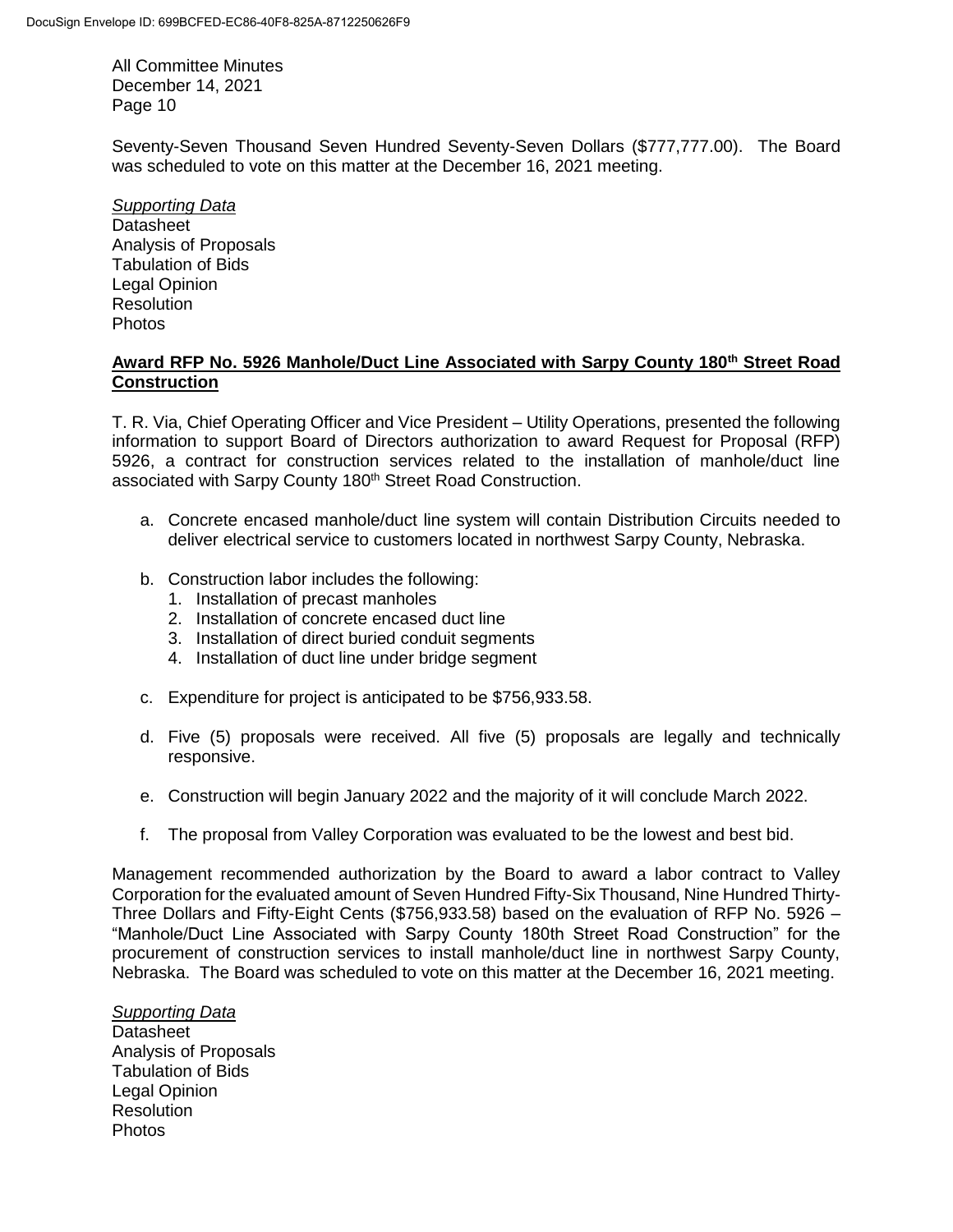# **Sarpy County Station Unit 5B Engine Repair and Refurbishment – Engineer's Certificate to Negotiate**

T. R. Via, Chief Operating Officer and Vice President – Utility Operations, presented the following information to support Board of Directors approval of the Engineer's Certificate to negotiate and enter into a contract for services to refurbish and repair the Sarpy County Station Unit 5B engine.

- 1. The Sarpy County Station Unit 5B engine was inspected in October 2021 and found to have localized damage to the turbine components beyond the normal operational limits for the engine.
- 2. The needed refurbishment and repair work is proprietary and only the original equipment manufacturer, Mitsubishi Power Aero, is known to have the tooling, parts, and expertise to perform the necessary repairs.
- 3. The District's engineer has certified the proprietary nature of the work and that Mitsubishi Power Aero is the only available source of supply for the needed repairs.

Management recommended Board of Directors approval of the Engineer's Certification and authorization for Management to negotiate and enter into a contract with Mitsubishi Power Aero for refurbishment and repair of the Sarpy County Station Unit 5B engine. The Board was scheduled to vote on this matter at the December 16, 2021 meeting.

*Supporting Data* **Datasheet** Letter of Recommendation Engineer's Certificate Legal Opinion **Resolution** 

# **Nuclear Oversight Committee Report**

T. S. Uehling, Sr. Director FCS Decommissioning, reported the Nuclear Oversight Committee provides a regular oversight of items related to the Fort Calhoun Station (FCS) nuclear plant. In addition to safe and secure dry cask storage of fuel, the required Preventative Maintenance tasks and Surveillance Tests, the following major decommissioning activities were conducted:

- Reactor vessel internal segmentation activities have commenced as scheduled. The team has focused on removal of the internal components from the vessel, performing radiological surveys, maintaining water chemistry, and preparing the cutting stations and packaging materials in support of the work to be conducted over the coming year.
- The Service Building has been demolished and debris removed from the area. Additional clearing of underground utilities and grading of the deconstruction area has been completed to ensure no open areas would remain prior to winter weather. Interior demolition of the turbine building and intake structure are progressing.
- Account Engineers from American Nuclear Insurers, who provide insurance to both operating and decommissioning nuclear power plants, performed an in-person assessment of Fort Calhoun. Their scope included a review of the procedures and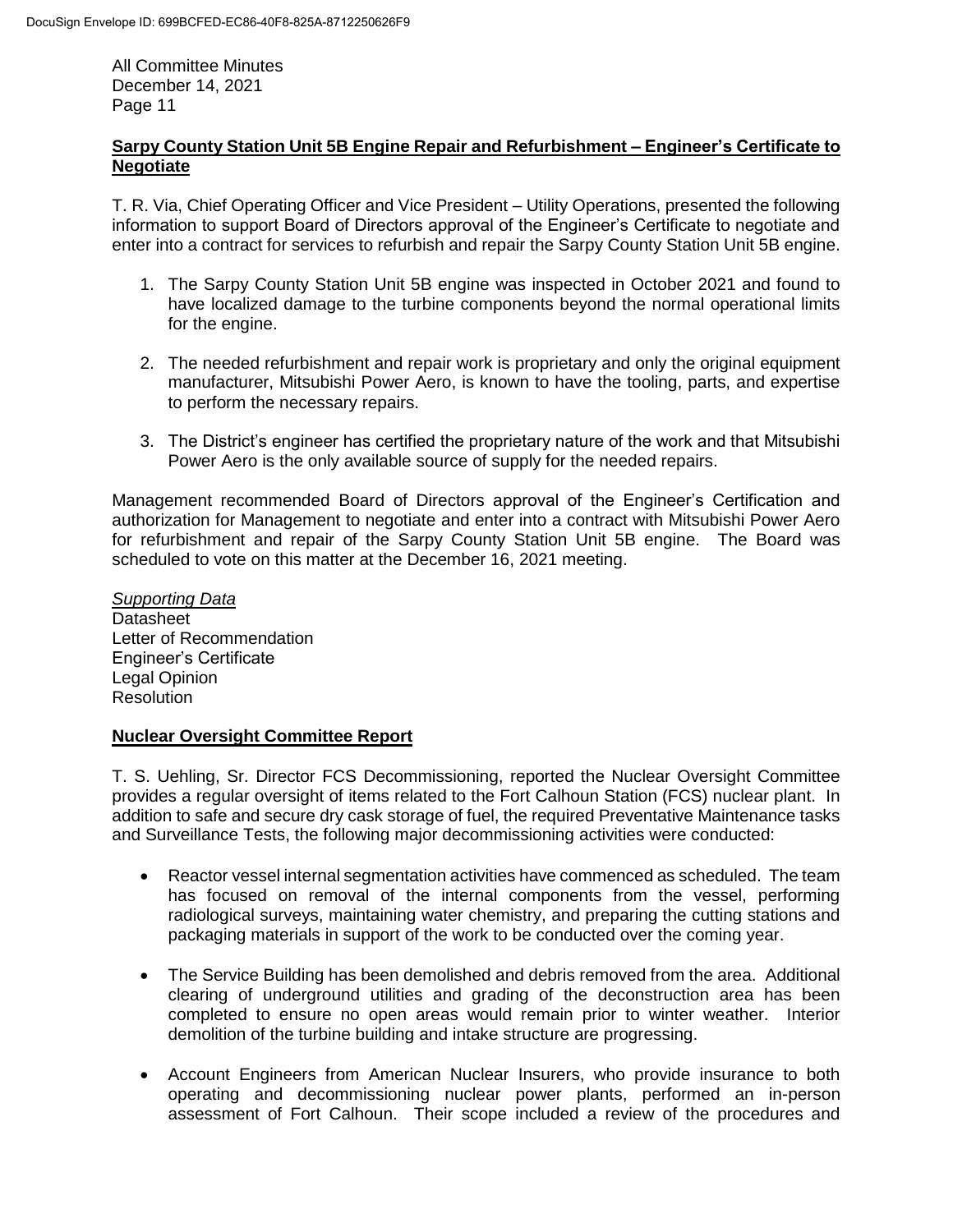> processes utilized to safely perform the work. They found everything to be within their expectations and offered two suggestions for items for further enhancement.

*Supporting Data* **Datasheet** 

#### **BRIGHT Battery Project Update**

C. M. Kennedy, Manager Alterative Energy Program, provided the following contract award update for the battery asset for the Battery Research Innovation Guided by High-Potential Technologies (BRIGHT) project.

- a. On March 18, 2021, the OPPD Board of Directors approved Resolution No. 6425 authorizing Management to negotiate and enter into a contract or contracts for services, material and labor to engineer, procure, and construct the battery energy storage facility in support of the BRIGHT battery project.
- b. A Request for Proposals (RFP) for an Engineer, Procure, and Construct (EPC) contract was released in May 2021, resulting in four competitive proposals.
- c. OPPD Management evaluated the proposals, entered negotiations, and executed a contract.
- d. OPPD will execute an EPC contract with WEG Electric Corp, a subsidiary of WEG S.A., in December 2021.

Ms. Kennedy presented the following:

- BRIGHT Project Overview
- Project Milestones
- Battery Contract Milestone
- Battery Characteristics
- Next Steps: Communication and Outreach

The Board and management team discussed various aspects of the BRIGHT project.

*Supporting Data* **Datasheet Presentation** 

#### *Committee Agenda Item 8: Public Information Committee*

#### **Public Information Committee Chair Report**

Director Mollhoff reported the Public Information Committee met on December 7, 2021 via Webex videoconference. A copy of the agenda for that meeting was made available in the All Committee meeting materials for the Board to review. The Committee discussed: (i) legislative and regulatory affairs update; (ii) final 2022 Corporate Operating Plan (COP and rate action; (iii) SD-11: Economic Development Policy revision; (iv) confirmation of Public Information Committee items on the Board Work Plan; and (v) summary of committee direction.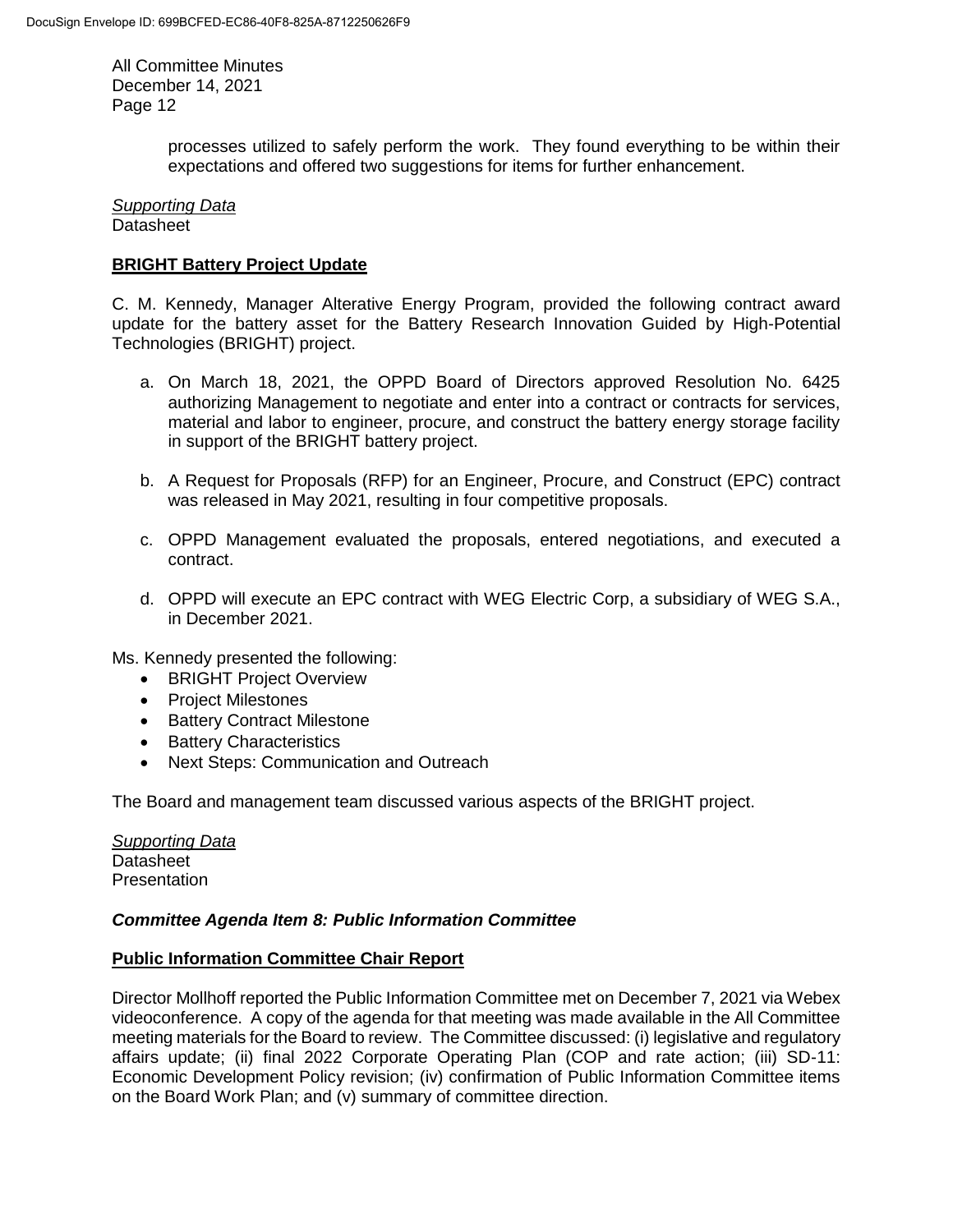*Supporting Data* Agenda

#### **Legislative and Regulatory Update**

L. A. Olson, Vice President – Public Affairs, provided an update on 2021 state and federal legislative matters and regulatory matters.

- a. Nebraska's 107th Legislature began on January 6, 2021 and ended on May 27, 2021.
- b. The Special Session of the Nebraska Legislature for redistricting began on September 13, 2021 and ended on September 30, 2021.
- c. The 117<sup>th</sup> Congress began on January 3, 2021 and is expected to end January 3, 2023.
- T. R. O'Brien, Director Economic Development and External Relations, presented the following:
	- State Legislative Update
		- o Interim Study Hearings
		- o 2022 Nebraska Legislative Calendar
		- o 2021 Carry Over Bills
		- o Legislative Preview
	- Federal Legislative Update
		- o Federal Update
		- $\circ$  Breakdown of \$1.75 Trillion Budget Resolution to the American Jobs Plan
		- o Investments in Clean Energy and Combatting Climate Change in Build Back Better Package

The Board and management team discussed a variety of legislative issues throughout the presentation.

*Supporting Data* **Datasheet** Legislative Update Presentation

#### *Committee Agenda Item 9: Other Business*

#### **Confirmation of Board Meeting Agenda**

The Board members reviewed and confirmed the agenda for the Board meeting on Thursday, December 16, 2021, which will be conducted in person at the Omaha Douglas Civic Center at 6:00 p.m.

#### **Review of Board Work Plan**

The Board members reviewed and discussed the topics on the Board Work Plan and process.